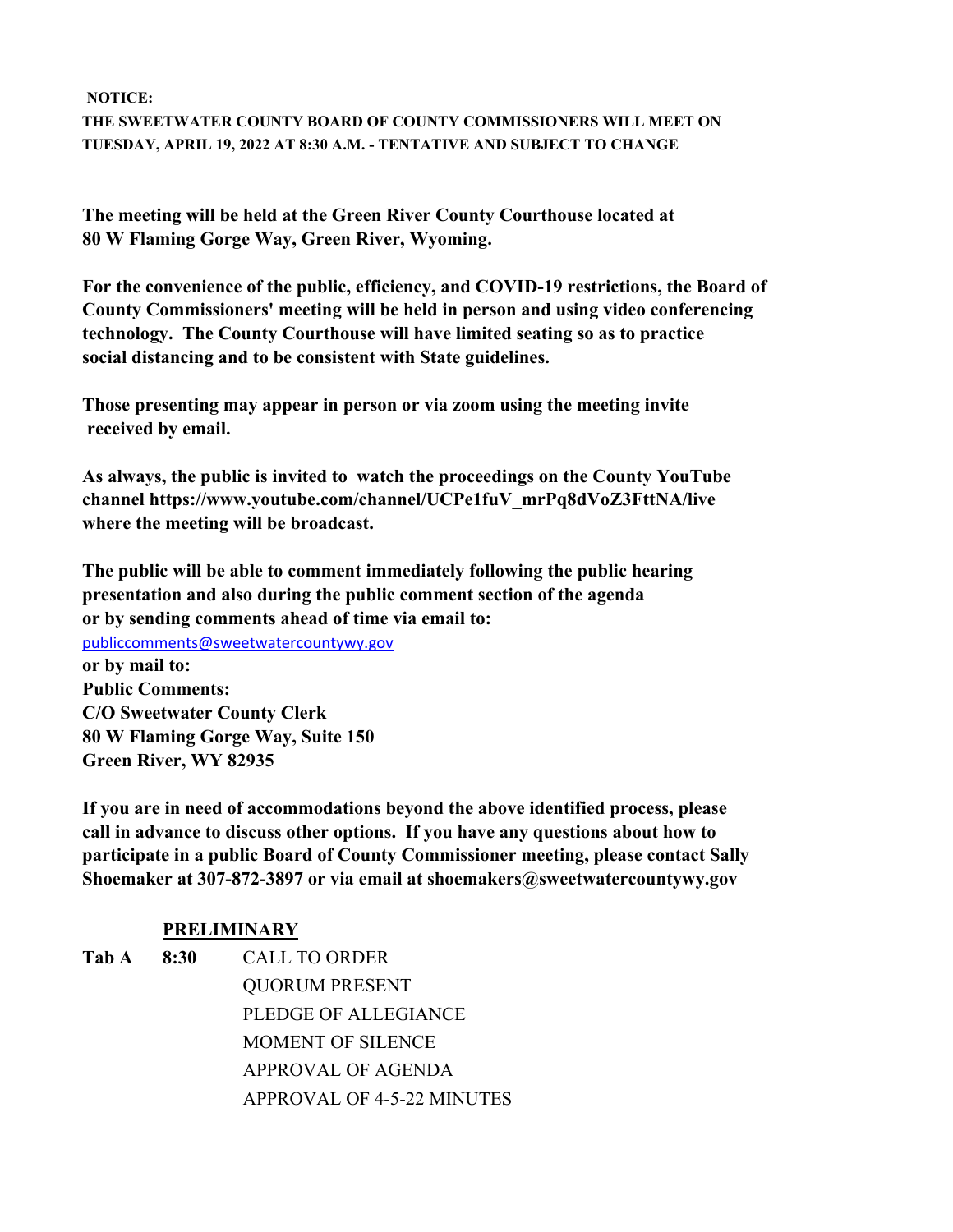## **Tab B ACCEPTANCE OF BILLS**

- 1. Approval of County Vouchers/Warrants (EAL's)
- 2. Approval of Monthly Reports
- 3. Approval of Bonds
- 4. Approval of Abates/Rebates
- 5. Approval of Hospital Maintenance Expenditures

## **Tab C BUDGET AMENDMENTS: PUBLIC HEARING**

- 1. Sweetwater Medics B. Berry
- 2. SkyWest Airlines, Inc

## Tab D TRANSFER OF LIQUOR LICENSE- PUBLIC HEARING C. Lane

1. Transfer of Liquor License- Irish Cowboys, LLC

#### **Tab E PLANNING & ZONING- PUBLIC HEARING**

1. Notice of Intent Hearing for the adoption of the SWCO E. Bingham Federal Land Use Plan

# **COUNTY RESIDENT COMMENTS/CONCERNS 9:00**

#### **ACTION/PRESENTATION ITEMS**

| Tab F | 9:10 | Request approval to submit a FY 23/24 Community                                                                          | K. Marchal            |
|-------|------|--------------------------------------------------------------------------------------------------------------------------|-----------------------|
|       |      | Prevention Grant Application for Southwest Counseling                                                                    | L. Schmid-Pizzato     |
|       |      | Services                                                                                                                 | S. Gordon, S. Bell    |
| Tab G | 9:20 | Request Approval to Submit a FFY 2023 TANF CPI<br><b>Grant Application</b>                                               | K. Marchal            |
| Tab H | 9:25 | Request Acceptance of the 2021 Bullet proof Vest<br>Partnership Grant Award                                              | K. Marchal<br>Sheriff |
| Tab I | 9:30 | Request to Restaff Vacant Position in the Detention<br>Center                                                            | G. McLean<br>Sheriff  |
| Tab J | 9:25 | Request to Restaff a Position in the Detention Center and<br>Request to Reclassify and Staff a Position in the Detention | G. McLean<br>Sheriff  |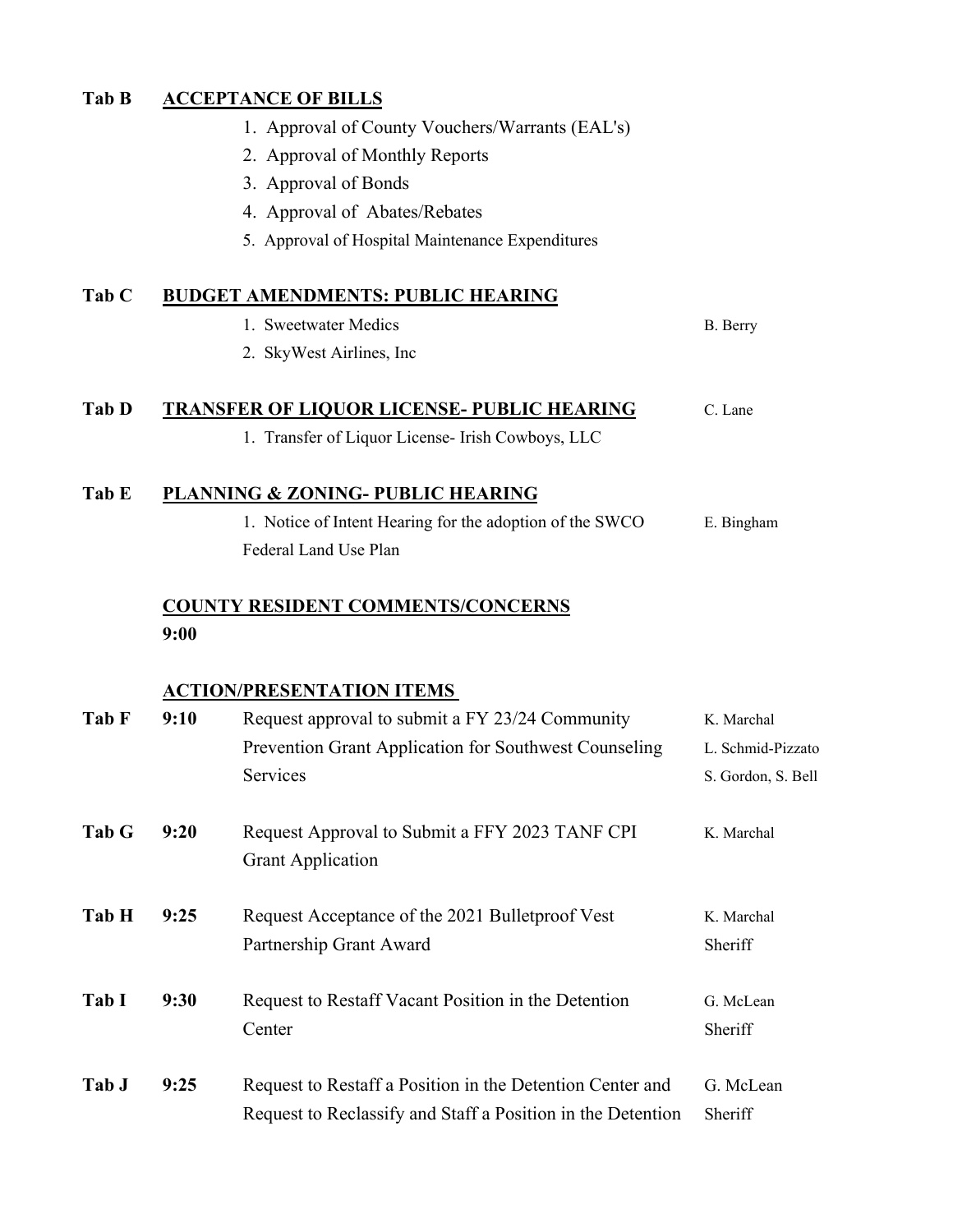Center

| Tab K | 9:30  | Request to Restaff Vacant Positions in the Sheriff's Office                                                                                               | G. McLean, Sheriff                                                |
|-------|-------|-----------------------------------------------------------------------------------------------------------------------------------------------------------|-------------------------------------------------------------------|
| Tab L | 9:35  | Request to Restaff Vacant Position in the Clerk of District<br>Court's Office                                                                             | G. McLean<br>D. Bobak                                             |
| Tab M | 9:40  | Cooperative Agreement between DFS, Child Support<br>Program, and SWCO Clerk of District Court                                                             | D. Bobak                                                          |
| Tab N | 9:45  | Re-Staffing of Accounting Clerk 4                                                                                                                         | C. Lane                                                           |
| Tab O | 9:50  | Request a One-Day Malt Beverage Permit for the Jim<br>Bridger Power Plant Picnic on June 17, 2022                                                         | C. Lane                                                           |
|       | 9:55  | <b>Break</b>                                                                                                                                              |                                                                   |
| Tap P | 10:00 | Federal Agencies Annual Update<br>1. Bureau of Land Management<br>2. Seedskadee Wild Life Refuge<br>3. Ashley National Forest<br>4. Bureau of Reclamation | K. Foster<br>T. Koerner<br>Ranger Alford<br>W. Pullen, K. Koffard |
|       | 11:00 | <b>Break</b>                                                                                                                                              |                                                                   |
| Tab Q | 11:10 | Presentation about AML Projects that are occuring within<br>SWCO for 2022                                                                                 | D. Pendleton                                                      |
| Tab R | 11:30 | Annual Road Maintenance Plan SWCO and US Forest<br>Service                                                                                                | G. Legerski                                                       |
| Tab S | 11:35 | Approval of the Right-of-Way Grant Application for CR #124<br>Eden East 2nd North                                                                         | G. Legerski                                                       |
| Tab T | 11:40 | Request to Replace Damaged Trailer                                                                                                                        | M. Dernovich, G. Legerski<br>G. McLean                            |